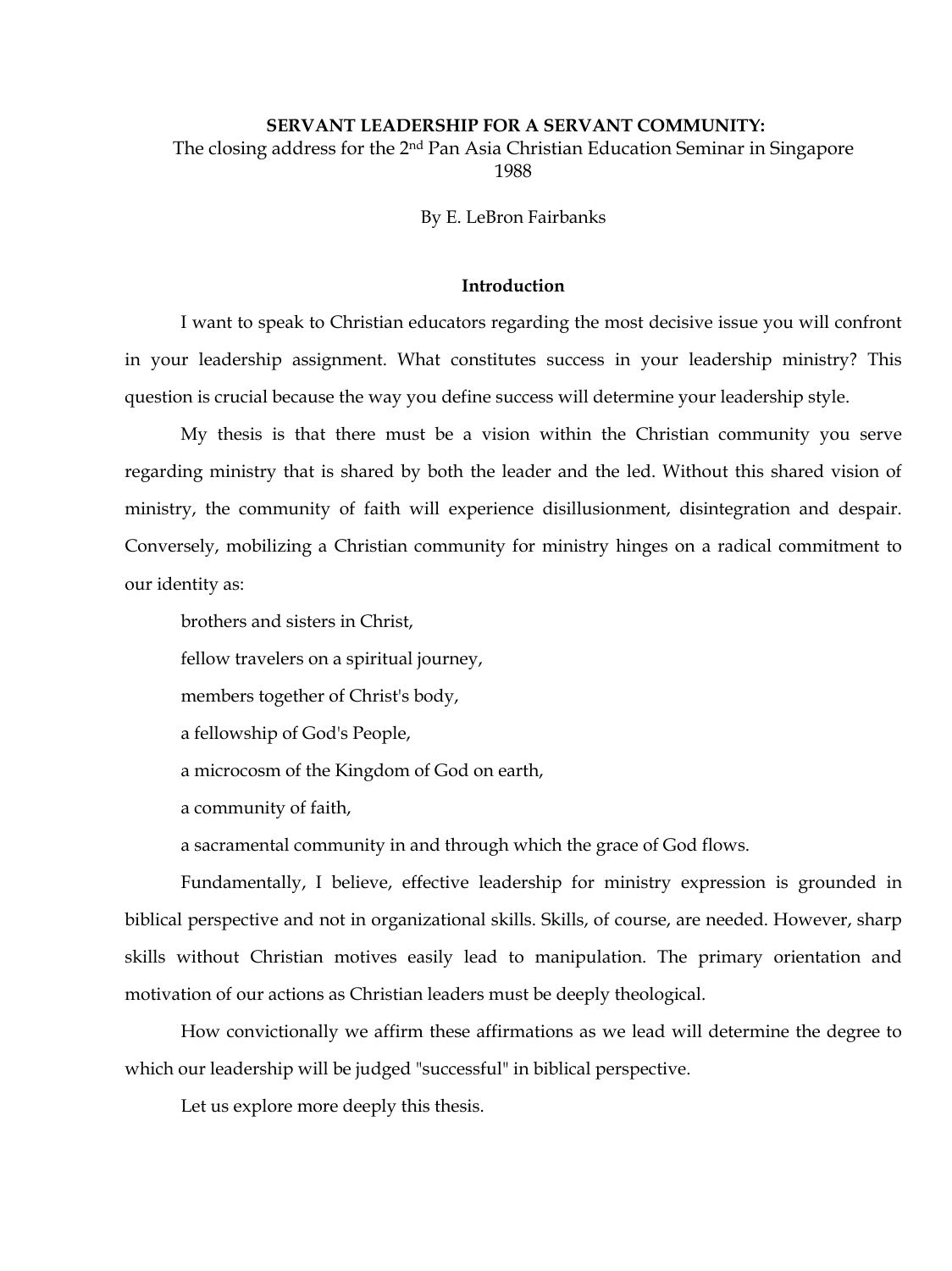### **I. WHAT IS MINISTRY?**

In its briefest and most general understanding, ministry is "diakonia" or SERVICE. Ministry is service to others in Jesus' name. Certain words help us understand the various dimensions of Christian ministry. Words like caring, sharing, growing, relating, teaching, and confronting. Ministry in New Testament perspective takes the form of holding the hand of a person engulfed in fear, listening intently to a person in trouble, crying with a person who is hurt, or embracing the individual who is grieving. It may include taking students or parishioners to the store for groceries, or confronting in love the lack of discipline or careless habits. Ministry encompasses the sharing of the Christian faith, or a verse of scripture with another in time of need.

Christian ministry is the extension of the service of Jesus in our world, incarnating the healing, guiding, sustaining, reconciling work of Jesus in the lives of those with whom we work and live. If you are a Christian, you are called to Christian ministry.

Ministry understood in this broadest sense is the context for our specific ministry. We may be specifically called and gifted for pastoral ministry, teaching ministry, evangelism ministry, music ministry, or leadership ministry. But it is futile and self-defeating to seek to function within our specific calling *while ignoring the broader calling to serve others in Jesus' name.* 

Jesus defined success in Christian ministry in terms of service or self-giving to others in the name and place of God (Matthew 25:30-34). Our responsibility as leaders is caring for God's people as a shepherd does his sheep, leading and teaching them in the ways of God. Our leadership mandate is to motivate, equip, and enable the people of God to develop their gifts and give their lives in meaningful service to others in Jesus' name.

Our ministry is helping others prepare for their ministries.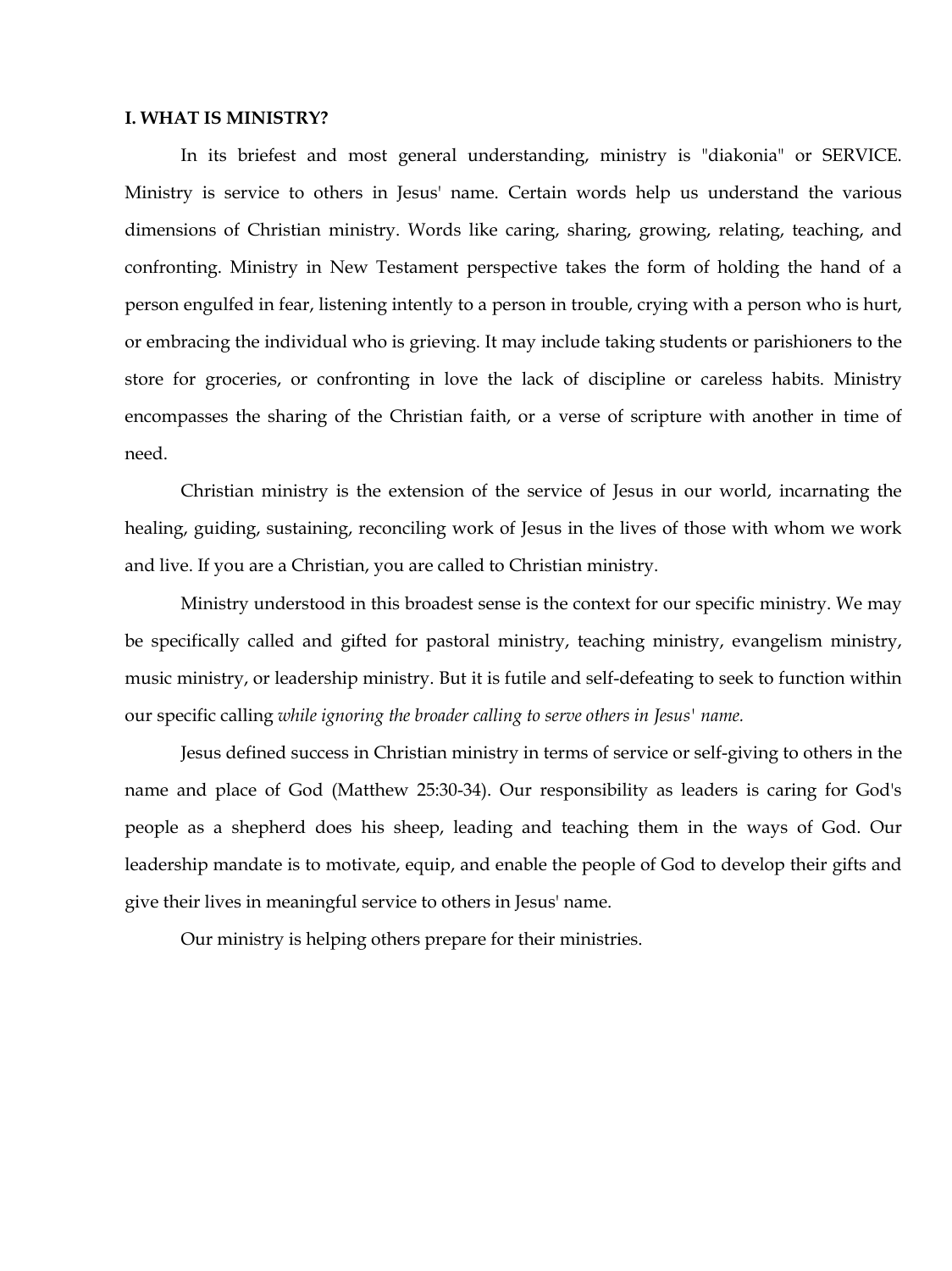Dietrich Bonhoeffer in *Life Together*, lists seven expressions of ministry by which a Christian community must be judged and characterized.

# **1. The Ministry of Holding One's Tongue**

"He who holds his tongue in check controls both mind and body," James tells us. "Do not let any unwholesome talk come out of your mouth..." is an admonishment from the Ephesian epistle. When this passage characterizes us, we will be able to cease from constantly criticizing the other person, judging him and condemning him, putting him in his particular place. We can allow the other to exist as a completely free person.

# **2. The Ministry of Meekness**

This is "caring more for others than for self." "Do not think of yourself more highly than you ought," Paul tells us in Romans 12:3. John tells us to make no effort to obtain the praise that comes only from God. He who serves must learn to think first of others.

## **3. The Ministry of Listening**

The first service that one owes to others in the fellowship consists of listening to others. Listening can be a greater service to people than speaking.

# **4. The Ministry of Active Helpfulness**

Simply assist others within the Christian community in trifling, external matter.

# **5. The Ministry of Bearing (Supporting)**

"Carry each other's burden" is the challenge of Gal. 6:2. Bearing means forbearing and sustaining one another in love. Eph. 4:2 commands us to be humble and gentle; be patient, bearing with one another in love.

### **6. The Ministry of Proclaiming**

This is the ministry of the word of God. Bonhoeffer does not mean the message of Scripture in a formal setting such as in the worship service. He is referring to the free communication of the word of God from person to person. He is referring to that unique situation in which one person becomes a witness in human words to another, with Christian consolation.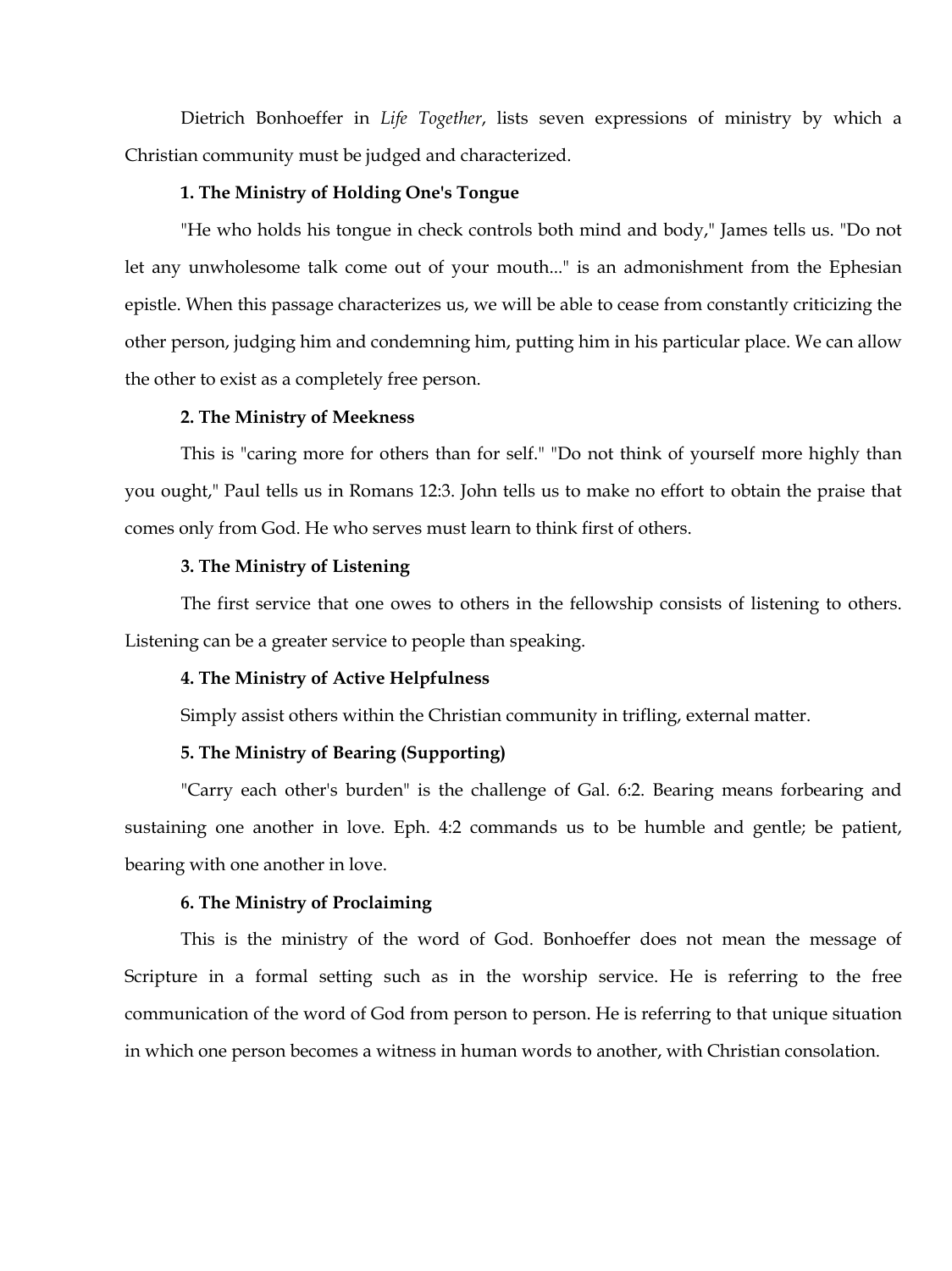#### **7. The Ministry of Authority (Leadership)**

Jesus states in Mark 10:43, "Whosoever wants to be great among you must be first your servant, and whoever wants to be first must be your slave." This is the paradox of ministry. Jesus made authority in the fellowship dependent upon brotherly service. A servant is one who gets excited about helping someone else succeed.

For Bonhoeffer, these practical expressions of Christian ministry provide the *context* within which our specific ministries must function. This is particularly true as it relates to the specific ministry of leadership.

Robert Greenleaf, in his outstanding book, *Servant Leadership*, suggests a thesis that those who are leaders must serve those whom they lead. Only those who serve, he believes, are fit for leadership. Though written for the secular audience, the book contains many thoughts on servant leadership similar to the words of Jesus.

Christian leadership is, I believe, humble service to others in the community of faith whose head is Christ for the purpose of enabling them, through modeling and teaching, to fulfill their ministry to each other and their mission in the world.

The question is, how can our ministry of Christian leadership enable *others* to fulfill *their* ministry to each other and *their* mission in the world? Leadership, for ministers of Christ, is known by the personalities it enriches, not by those it dominates or captivates. Are the people being served growing as Christians? Are they themselves becoming servants? These are crucial concerns for leadership in the community of God's people.

Dr. Harold Reed, president of the Reed Institute for the Advanced Study of Leadership, and author of the book, *The Dynamics of Leadership*, reminds us that the quality of our leadership is largely based on our philosophy of life. If our philosophy of life is based on a biblical theology of church and ministry, then our style of leadership will convictionally focus on the qualitative growth of the led as ministers of Jesus Christ, called to serve others in His name.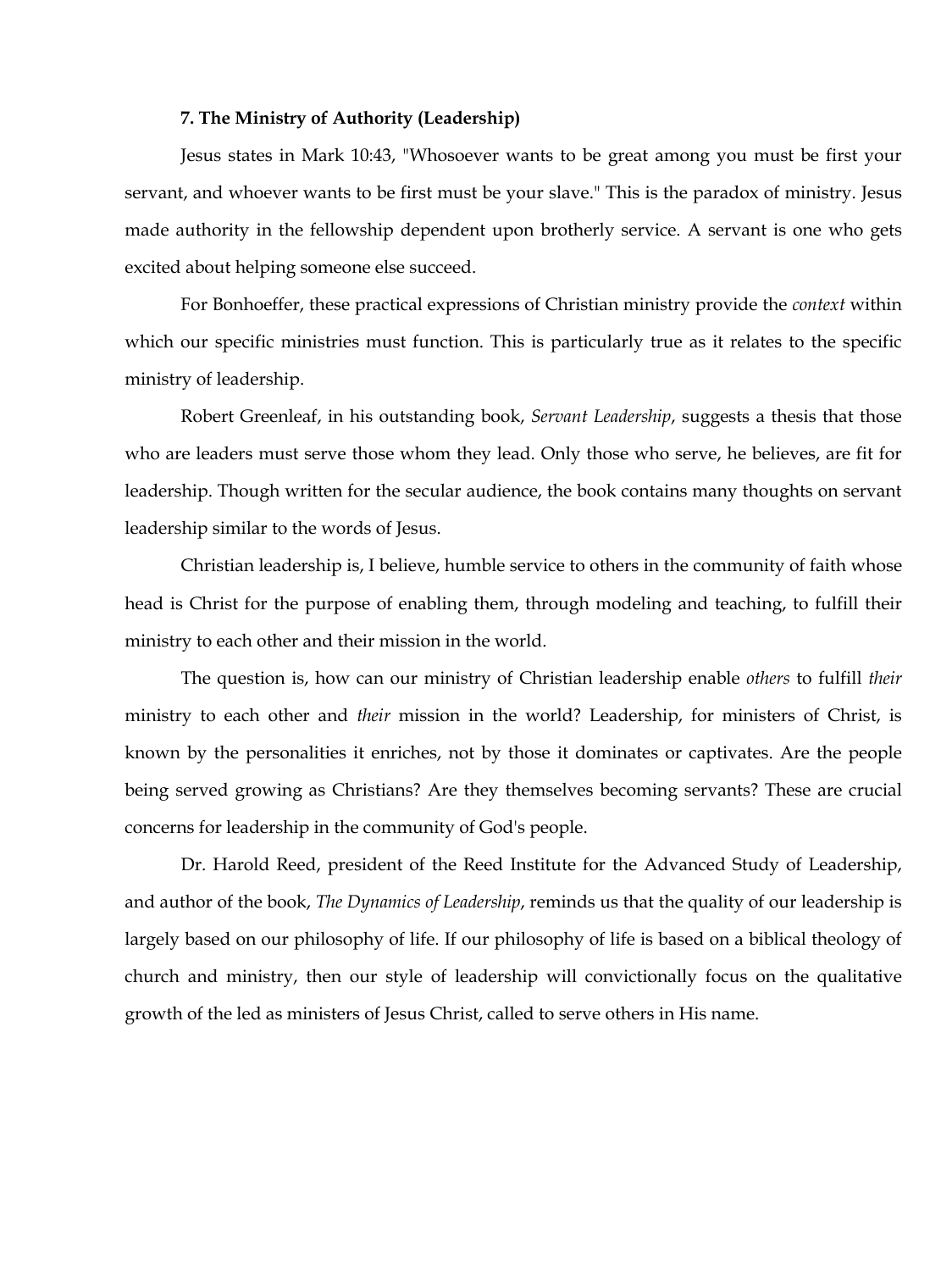Understood this way, the Christian ministry is a *shared ministry* with every believer serving and supporting one another, using Holy Spirit given gifts to stimulate personal and corporate growth and reconciliation in both the church and the world. Ministry, like missions, is a function and expression of the whole church. It is not something that only a few persons are called, trained and ordained to do, but a function of the people of God.

Perhaps the outline of my model of ministry will summarize this discussion on ministry, and will conceptualize the relationship of the leadership ministry of the pastor-teacher to the ministry of the church whom he/she serves (see Appendix "A").

Again, our ministry of leadership is to prepare others for their ministries.

#### **II. WHAT IS MEANT BY THE PHRASE "SHARED VISION" OF MINISTRY?**

Vision has to do with seeing things clearly and at a great distance. It is seeing what others do not see. A vision if a consuming, passionate, compelling inner picture. All leaders are supposed to have "vision." Fundamental for the Christian leader is not so much organization "vision," but theological "vision."

What do we "see" in the people with whom we work? Do we see problems or possibilities? The present situation or the future potential? Some leaders focus only on the past. Some see only the present and say, "Why?" Others dream of things that never were, and say, "Why not?"

Our challenge is to see beyond the past, or even the present with its problems, to "dream" or "see" redeemed individuals - all of whom are called to live as an extension of Jesus in their world, incarnating the healing, sustaining, reconciling work of Jesus in the lives of those with whom they work and live.

As leaders, we need - we must have - a consuming, passionate, compelling inner picture of:

1. *who* we are as the people of God.

2. *how* we may live together as the family of God, and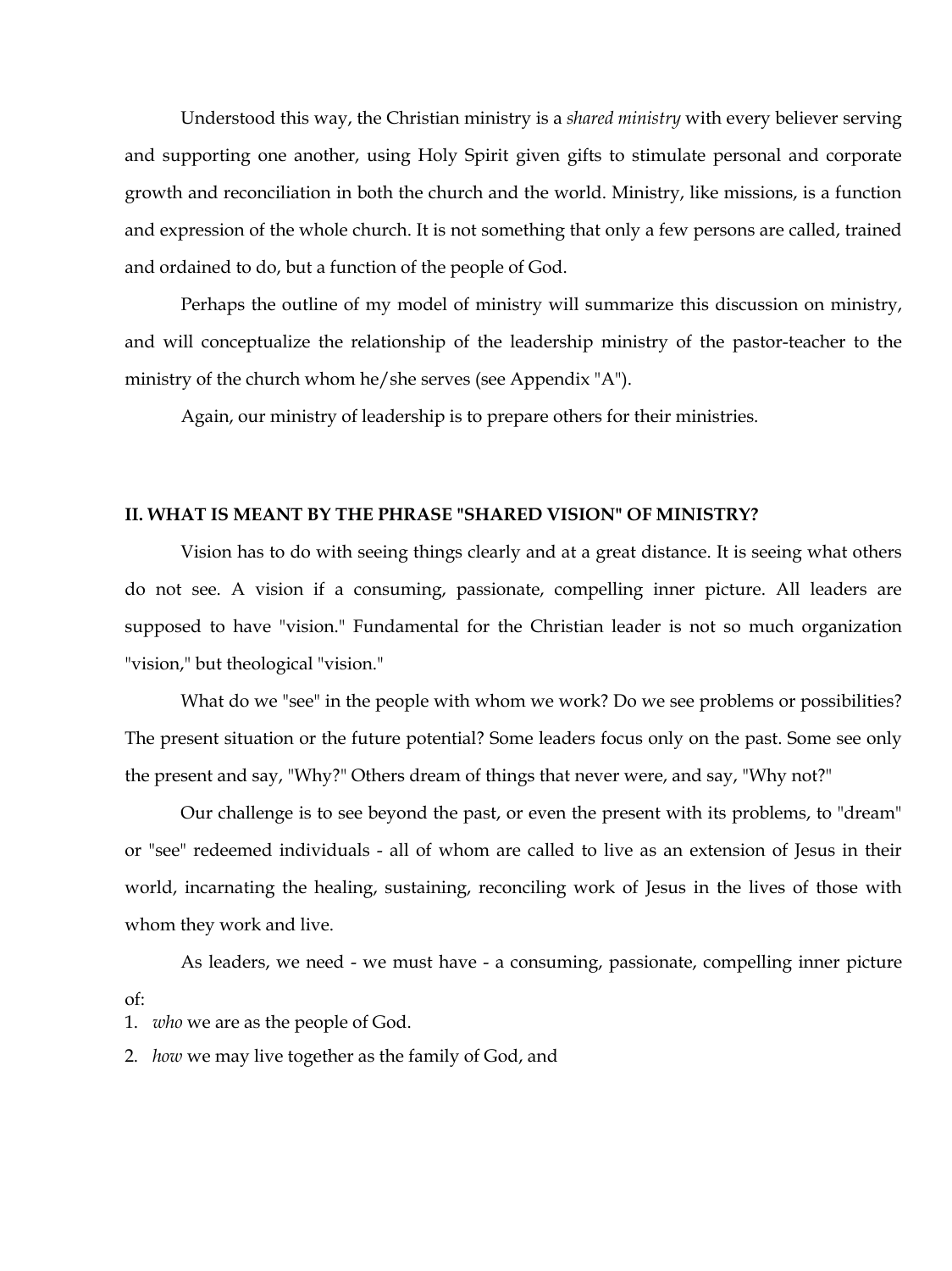3. *what* we are called to do with our lives in the work of God. And leadership is the *transference* of this vision!

Our desperate need is to transfer our vision of ministry to those for whom we have Christian care and responsibility who will in turn transfer their vision to others! To believe that all Christians - yes, even those with whom we work who sometimes make life so difficult - are *called* and gifted for the ministry of Christ. More and more, we need to see ourselves as *equippers* of ministers. Unfortunately, most of us have been educated to be ministers, not to be enablers of ministers.

Shared ministry demands deep "seeing" and deep "visioning." Only the person who can see the invisible can do the impossible. Questions such as "what if..." and "why not..." ought to permeate our mind set regarding the Christians with whom we work. What if...they were all called to the Christian ministry? Why not...assume it is true and proceed accordingly!

Eldon Trueblood states it most clearly,

Unless the layman is given solid teaching, his ministry, after an initial burst of freshness, will tend to degenerate into little more than a string of trite phrases linked to commonplace ideas and buttressed by a few sloppily quoted biblical passages. We must take the education of the laity with utter seriousness. Lay persons are not assistants to the pastor, to help him do his work. Rather, the pastor is to be their assistant; he is to help equip them for the ministry to which God has called them. The difference is as revolutionary as it is total. Half measures are worse than nothing. Our hope lies in making big plans, in undertaking to produce a radical change, in aiming high. Adult education is the big thing in the church. It is not a decoration, it is the centerpiece.

Only from this perspective will ministry be mutually understood and shared.

Without this shared vision, ministry in and through the local church or theological institution is as impossible as a triangle with two sides. Ministry happens when the leader and the congregation, administrator and students have a vision of Christian ministry and pursue it together. The more consuming the vision, the greater commitment to ministry.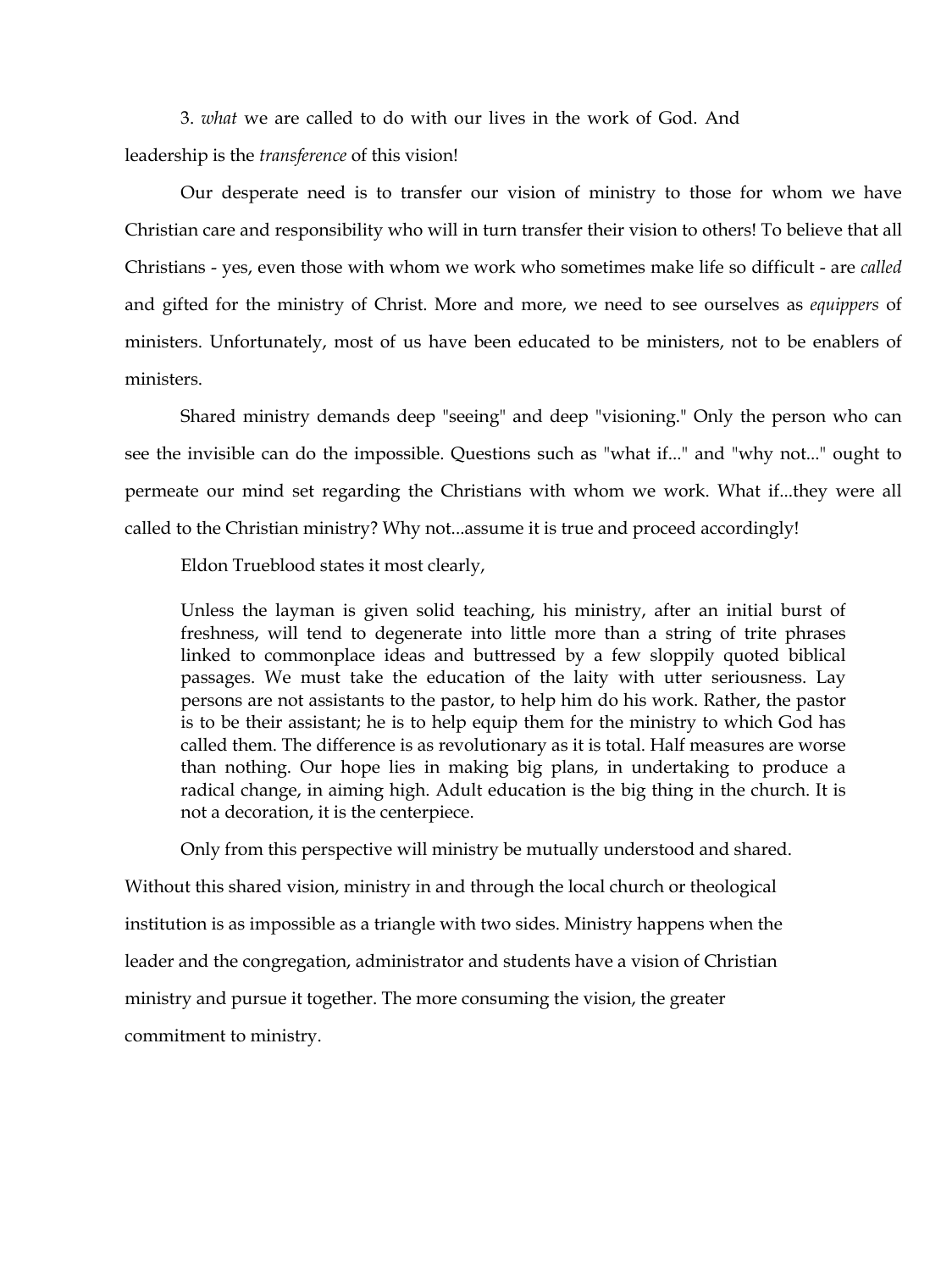We must be captured by this vision which transcends ministry *to* the people, and ministry *for* the people, to ministry *with* the people and ministry *by* the people.

The shared vision of ministry of which I speak demands a *passionate conviction* regarding ministry that sets out to do something about the insight. Our leadership ministry is helping others understand and develop their ministry. When those with similar vision are drawn together, something extraordinary occurs.

# **III. HOW, THEN, CAN WE COMMUNICATE A VISION OF MINISTRY THAT WILL BECOME A SHARED VISION?**

Jesus challenges us in Luke 6:40, "When a student is fully trained he will become like his teacher." (Or his school president!) Ministry is always incarnated and enfleshed. Ministry must be lived out!

But what is it about ourselves that we want our students, staff, or parishioners to catch from us? We want our people to catch from us a servant spirit, committed to *motivating*, *equipping* and *enabling them to serve others in Jesus' name*. This is success for the Christian leader! This is what it means to be a servant leader!

What we are confronted with is a need to communicate a lifestyle that is distinctly Christian - and self-giving at the core. But how do you communicate a lifestyle? How do you teach commitments, priorities, values, and spiritual disciplines? How do you teach a lifestyle?

Whatever else it means, it demands taking seriously the principle of imitation. Herbert Mayer, in his book, *Pastoral Care, Its Roots and Renewal*, reminds us that this principle was a key in Christian leadership for eighteen centuries. We must recapture this principle if we take seriously the biblical mandate to be an example to believers. "Follow me as I follow Christ." "You ought to follow my example." "Put into practice what you have learned, received or heard from me or seen in me." "We did this in order to make ourselves a model for you to follow." Paul gave these words to the Christians under his care with humility, we must do the same for those for whom we are responsible.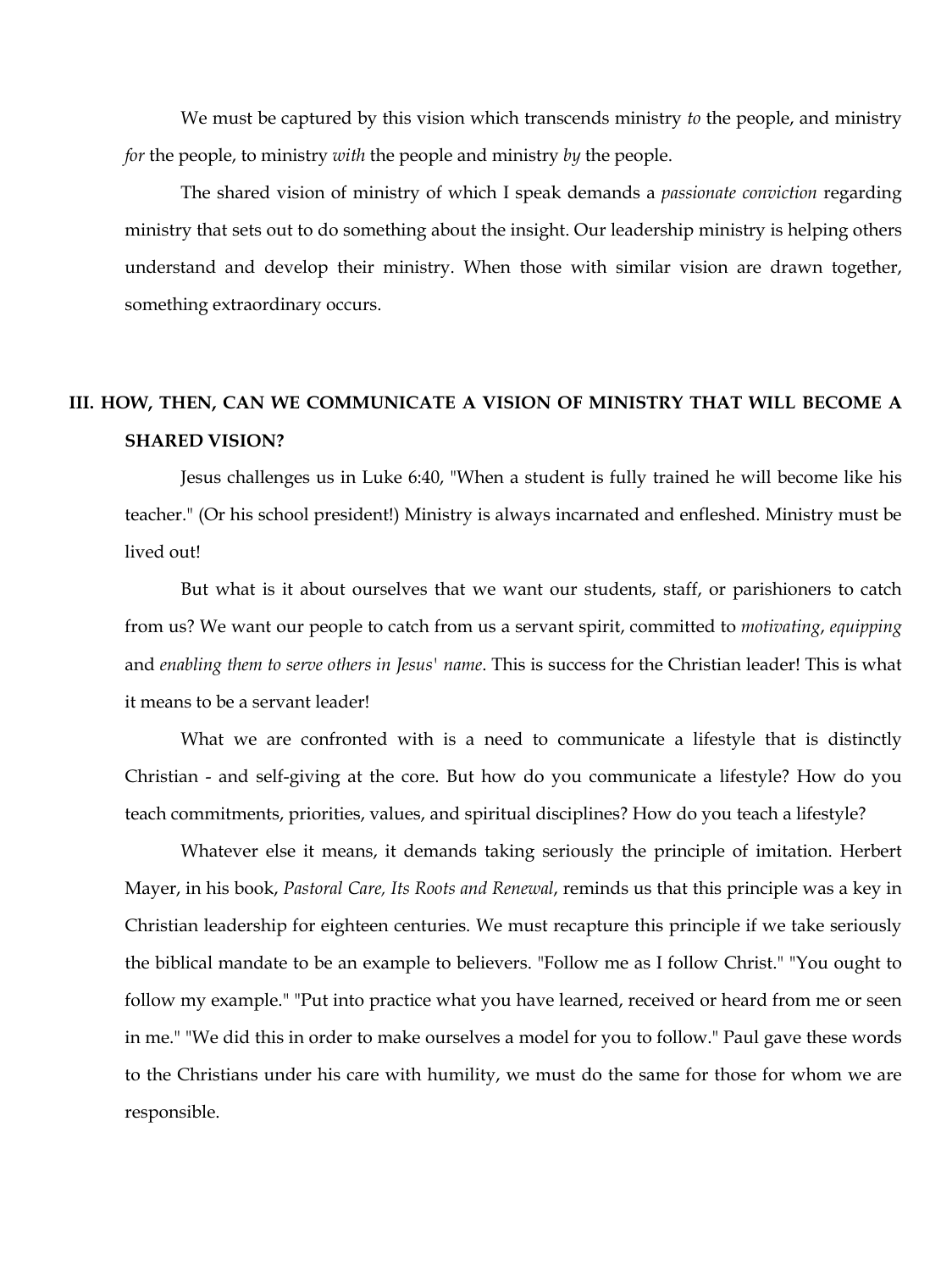Read the writings of Justin Martyr, Tertullian, John Chrysostom, Martin Luther, Richard Baxter and John Wesley, to name only a few, who were not hesitant to claim their responsibility to be an example to their believers. Chrysostom, identified the following as qualities for leaders:

- 1. Love for God and the People
- 2. Know the People
- 3. Be a person of the Spirit
- 4. Maintain rigorous self-discipline
- 5. Patience.

With these qualities, the leader can strive, according to Chrysostom, toward the following

goals and objectives:

- 1. To bring the people of God safely to their heavenly home
- 2. To keep them away from the sin of the world
- 3. To win as many souls to Christ as possible

4. To make people aware of the poor and needy. Interestingly, one of the key ways for

Chrysostom to reach these goals was through personal example!

More specifically, what leadership qualities must others see in us as institutional leaders, teachers, or pastors, if we are to effectively transfer our vision of ministry to them? Eph. 4:25-32 provides for a servant leadership lifestyle (see Appendix "B").

Ephesians, chapter four, begins with the challenge to walk worthy of our calling as Christians, The characteristics of the person "walking worthy" follows the challenge. We are instructed to be gentle, humble, patient, and supportive of each other. In so living, we will "maintain the unity of the spirit in the bond of peace."

But, as Christian *leaders*, how do we express gentleness, humbleness, patience, and supportiveness? The key principle is found in Ephesians 4:15 - "speaking the truth in love." They key concept is fleshed out in the following verses (4:25-32). We speak the truth in love: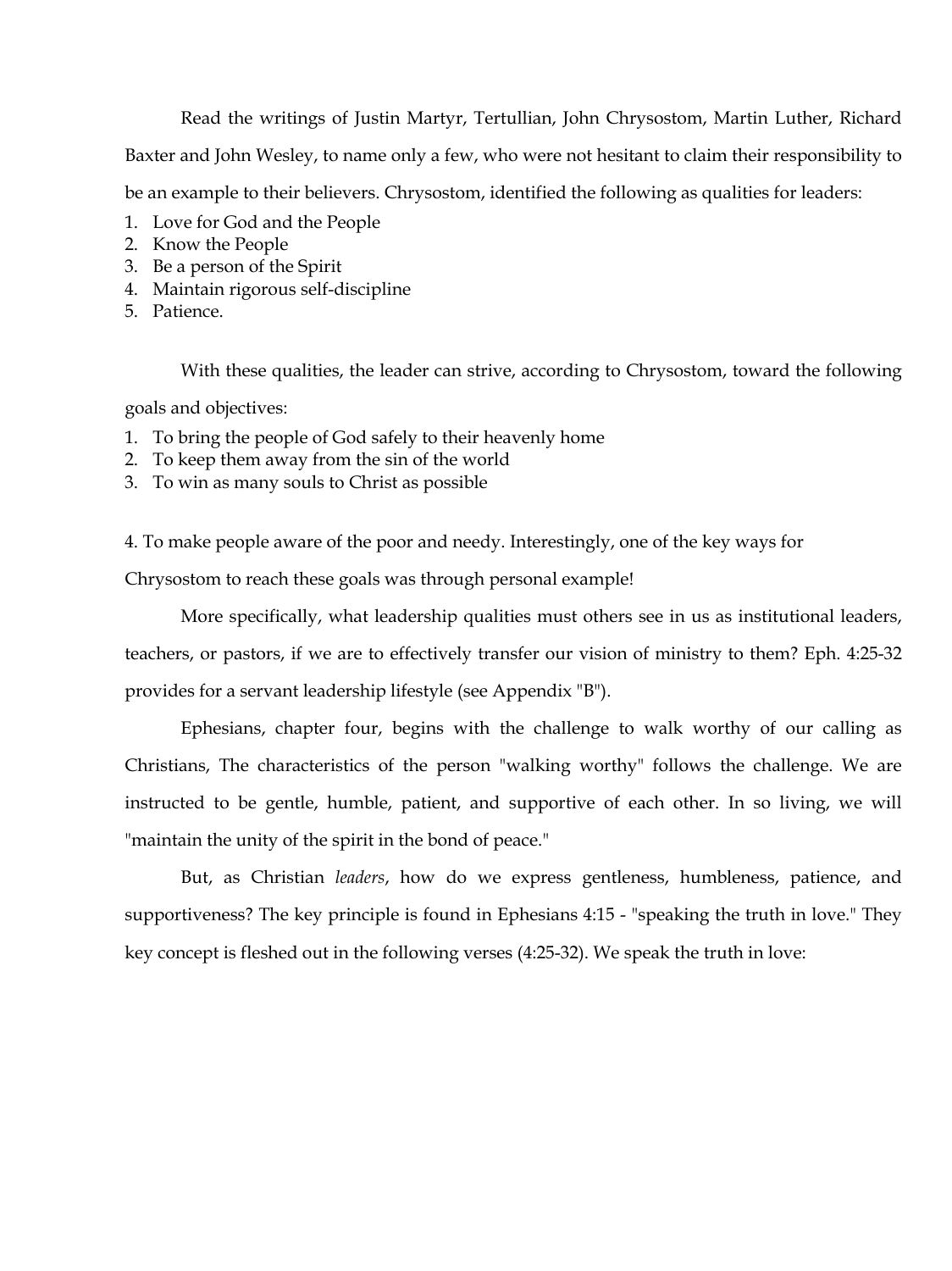1 Because as Christians *we are God's Family.* Therefore, we should speak truthfully, and not lie to one another (4.25).

2 Because, when we do not, *Satan gets a foothold in our lives.* Therefore, we should not postpone dealing with our anger, and should deal with our differences in a Christian way (4:26- 27).

3 Because of the *power of words to heal and affirm.* Therefore, be supportive and uplifting, and avoid negative talking (4:29).

4 Because *we have been forgiven in Christ.* Therefore, be forgiving, and do not hold grudges and become resentful (4:31-32). Paul is not so much talking about administrative techniques but Christian

attitudes underlying our actions and activities. We are co-laborers together in the body of Christ (4:25). We function with others out of an "I-Thou" frame of reference. The people with whom we work are God's own creation.

When we ignore our "family" relationship with Christ and treat those with whom we work as "means to an end," persons to be manipulated for our purposes, Satan gets a "foothold" into the Christian community. The enemy of our soul laughs at unresolved conflict within the fellowship of the faithful.

Our words are to be channels of God's grace to others (Eph. 4:30). Dialogue, for Paul, is a sacrament. And God's forgiveness frees us to take the initiative in forgiving those who hurt us.

When we do not live together by these guidelines as a Christian community, the Spirit of God is grieved (Eph. 4:30a).

We can now see more clearly how we, as leaders, can "maintain the unity of the Spirit through the bond of peace," and, in so doing, walk (lead) worthy of our calling as leaders.

Again, because of these fundamental Christian attitudes, we can *be honest*...with the believers; *immediate*...in dealing with conflict among us; *upbuilding*...in our words, frequently expressing thoughts that communicate: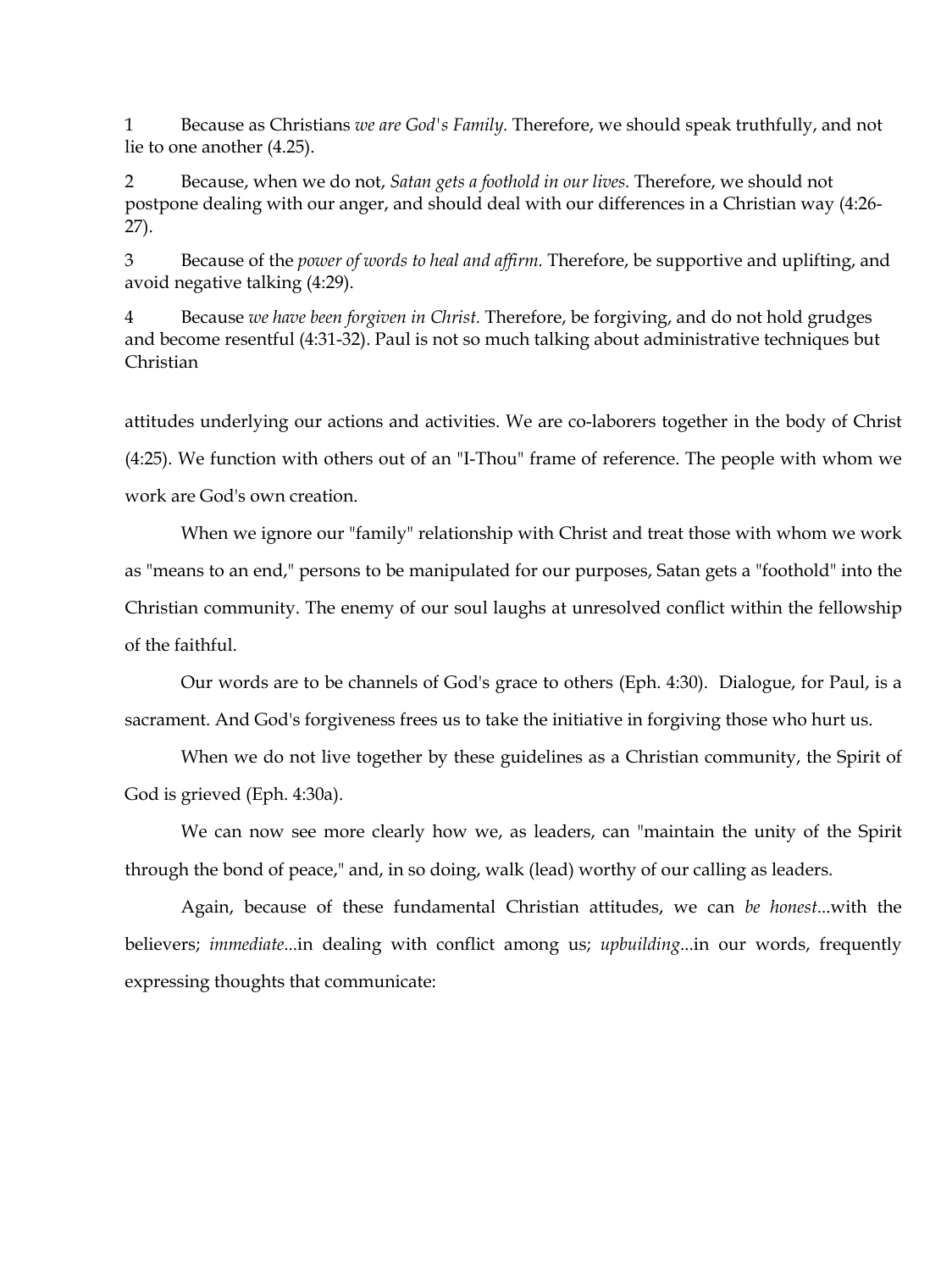I love you,

I accept you,

I respect you,

I need you,

I trust you,

I serve you; and I *forgive* you...so that words and deeds done by others to us will not create bitterness within us.

Can Christian leaders really "lead" out of the leadership lifestyle paradigm outlined above? I believe so, even in conflict situations. Because relationships are so important to us, we "care enough to confront" our brother or sister in Christ when words or deeds are perceived by us to be detrimental to their growth or to the growth of the fellowship. We care too much about the relationship to ignore destructive behavior. We care enough to confront.

The fundamental question, always before the Christian leader is "How can we live together as Christians so that our relationships are redemptive and a witness to unbelievers of the reconciling word of God in Christ?

These principles and concepts are not psychological in nature; they are deeply theological. The Spirit of God is deeply concerned with the speech of His people (Eph. 4:30a).

These convictional principles and concepts may not be found in the latest secular textbook on leadership; but they are foundational for the leaders who want their people to catch from them a servant spirit, committed to motivating, equipping and enabling them to serve others in Jesus' name.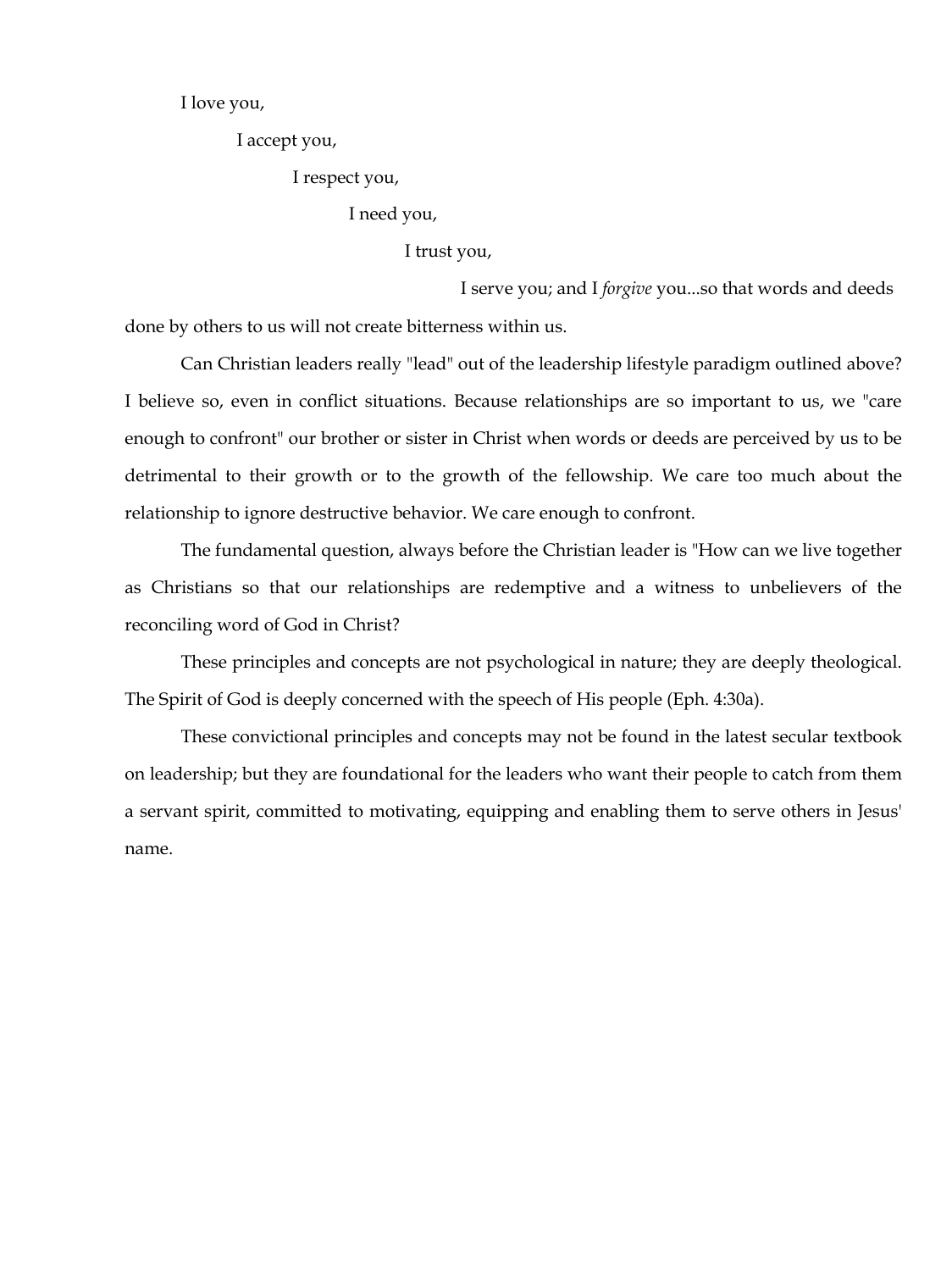# **Conclusion**

Our assignment, then, as church leaders is greater and more demanding than communicating facts, dates, persons, places and events. Our responsibility includes a servant Christian lifestyle which motivates, equips, and enables those whom we lead to *serve others in Jesus' name.* 

If this is our vision of ministry, and our leadership lifestyle is characterized by Eph. 4:25- 32, those whom we serve and for whom we are responsible will increasingly adopt it as their vision of ministry. They will not see in us a finished product. Rather, they will discover in us an on-going process of transformation into Christlikeness.

It is not easy. I must continually ask "what does it mean to be a servant to my students and staff where I must function in my role as seminary president?" What does it mean to be a servant in the midst of *all* the expectations, roles, and functions?

And what about the risks? Misunderstandings? Abuses? Betrayals? Pain? Hurts? Is it worth the risks? Is it really worth the risk of being a servant leader?

I am growing in my understanding of the profoundness of my questions and their answers. slowly, but with inner confidence, I am developing a deep conviction theologically grounded - that I must accept the risks and serve my people with integrity if I am to be a Christian leader.

And you, too, will be challenged to find such responses in the situations you face.

But my challenge to you is to lead...with a *vision to serve*, and with a commitment to equip servant leaders! If you are captured by this vision of ministry formation and are characterized by a servant leadership lifestyle, then your group - regardless of its size - will be life-giving, growthproducing, and *distinctly Christian*.

Renate Becker Lohmer gave me a poem several years ago when I served on the faculty of European Nazarene Bible College. The poem by Leonard Nimoy reads: